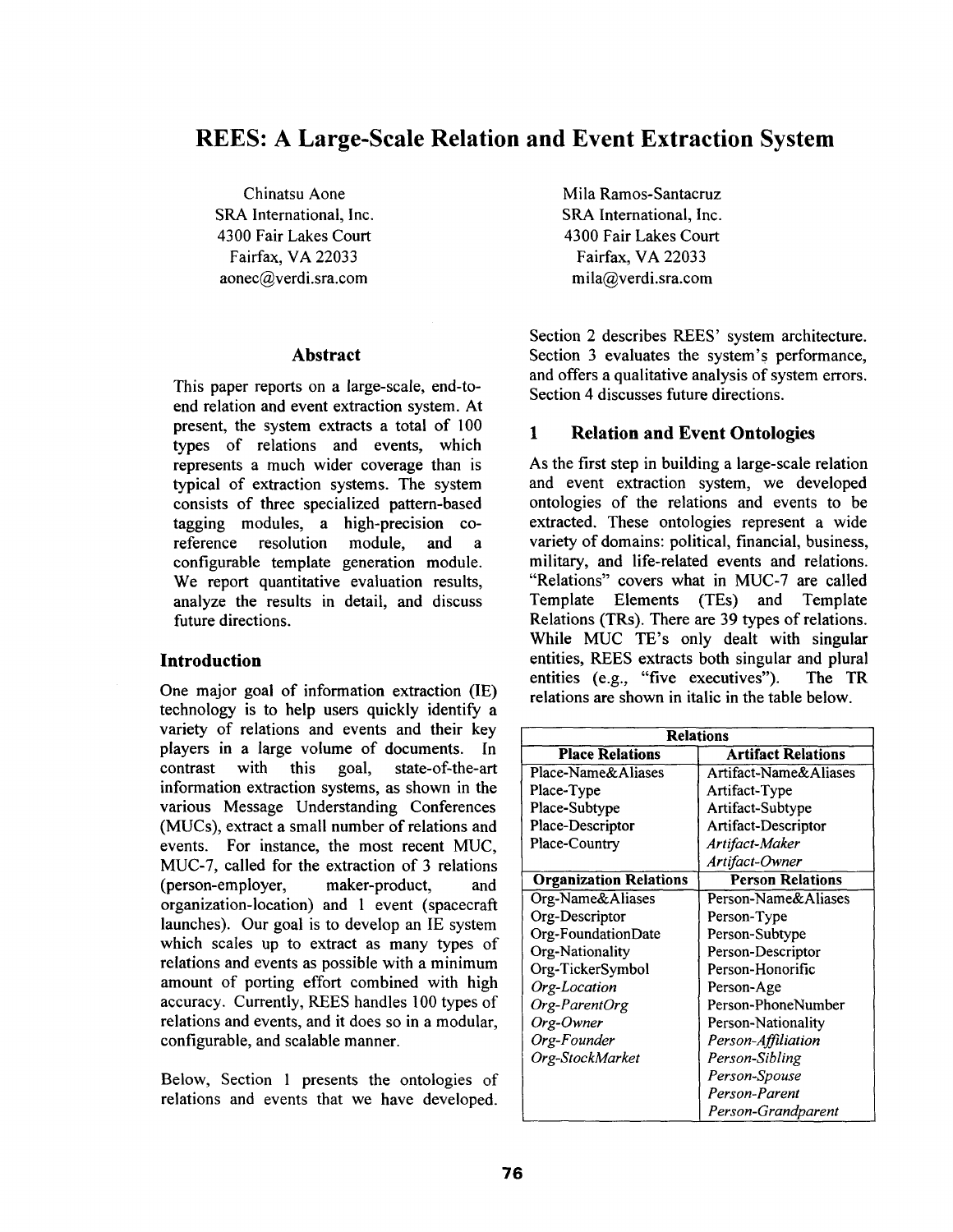| Person-OtherRelative |
|----------------------|
| Person-BirthPlace    |
| Person-BirthDate     |

#### **Table 1: Relation Ontology**

"Events" are extracted along with their event participants, e.g., "who did what to whom when and where?" For example, for a BUYING event, REES extracts the buyer, the artifact, the seller, and the time and location of the BUYING event. REES currently covers 61 types of events, as shown below.

| <b>Events</b>           |                          |  |  |  |
|-------------------------|--------------------------|--|--|--|
| Vehicle                 | Transaction              |  |  |  |
| Vehicle departs         | Buy artifact             |  |  |  |
| Vehicle arrives         | Sell artifact            |  |  |  |
| Spacecraft launch       | Import artifact          |  |  |  |
| Vehicle crash           | Export artifact          |  |  |  |
|                         | Give money               |  |  |  |
| <b>Personnel Change</b> | <b>Business</b>          |  |  |  |
| Hire                    | <b>Start business</b>    |  |  |  |
| Terminate contract      | Close business           |  |  |  |
| Promote                 | Make artifact            |  |  |  |
| Succeed                 | Acquire company          |  |  |  |
| Start office            | Sell company             |  |  |  |
|                         | Sue organization         |  |  |  |
|                         | Merge company            |  |  |  |
| Crime                   | <b>Financial</b>         |  |  |  |
| Sexual assault          | Currency moves up        |  |  |  |
| Steal money             | Currency moves down      |  |  |  |
| Seize drug              | Stock moves up           |  |  |  |
| Indict                  | Stock moves down         |  |  |  |
| Arrest                  | Stock market moves up    |  |  |  |
| Try                     | Stock market moves down  |  |  |  |
| Convict                 | Stock index moves up     |  |  |  |
| Sentence                | Stock index moves down   |  |  |  |
| Jail                    |                          |  |  |  |
| <b>Political</b>        | Conflict                 |  |  |  |
| Nominate                | $\overline{\text{Kill}}$ |  |  |  |
| Appoint                 | Injure                   |  |  |  |
| Elect                   | Hijack vehicle           |  |  |  |
| Expel person            | Hold hostages            |  |  |  |
| Reach agreement         | Attack target            |  |  |  |
| Hold meeting            | Fire weapon              |  |  |  |
| Impose embargo          | Weapon hit               |  |  |  |
| Topple                  | Invade land              |  |  |  |
| Family                  | Move forces              |  |  |  |
| Die                     | Retreat                  |  |  |  |
| Marry                   | Surrender                |  |  |  |
|                         | Evacuate                 |  |  |  |

**Table 2: Event Ontology** 

Figures 1 and 2 show sample relation and event templates. Figure 1 shows a Person-Affiliation relation template for *"Frank Ashley, a spokesman for Occidental Petroleum Corp.'"* 

|      | $\leq$ PERSON AFFILIATION-AP8802230207-54>:= |
|------|----------------------------------------------|
|      | TYPE: PERSON AFFILIATION                     |
|      | PERSON: [TE for "Frank Ashley"]              |
| ORG: | [TE for "Occidental Petroleum"]              |

#### **Figure 1: Example of Relation Template**

Figure 2 shows an Attack Target event template for the sentence *"an Iraqi warplane attacked the frigate Stark with missiles May 17, 1987. "* 

|                     | <attack target-ap8804160078-12="">:=</attack> |
|---------------------|-----------------------------------------------|
| TYPE:               | <b>CONFLICT</b>                               |
| <b>SUBTYPE:</b>     | <b>ATTACK TARGET</b>                          |
|                     | ATTACKER: [TE for "an Iraqi warplane"]        |
| TARGET:             | [TE for "the frigate Stark"]                  |
| <b>WEAPON:</b>      | [TE for "missiles"]                           |
| TIME:               | "May 17, 1987"                                |
| PLACE:              | [TE for "the gulf"]                           |
| COMMENT: "attacked" |                                               |

**Figure 2: Example of Event Template** 

## **2 System Architecture and Components**

Figure 3 illustrates the REES system architecture. REES consists of three main components: a tagging component (cf. Section 2.1), a co-reference resolution module (cf. Section 2.2), and a template generation module (cf. Section 2.3). Figure 3 also illustrates that the user may run REES from a Graphical User Interface (GUI) called TemplateTool (cf. Section 2.4).

### *2.1 Tagging Modules*

The tagging component consists of three modules as shown in Figure 3: NameTagger, NPTagger and EventTagger. Each module relies on the same pattern-based extraction engine, but uses different sets of patterns. The NameTagger recognizes names of people, organizations, places, and artifacts (currently only vehicles).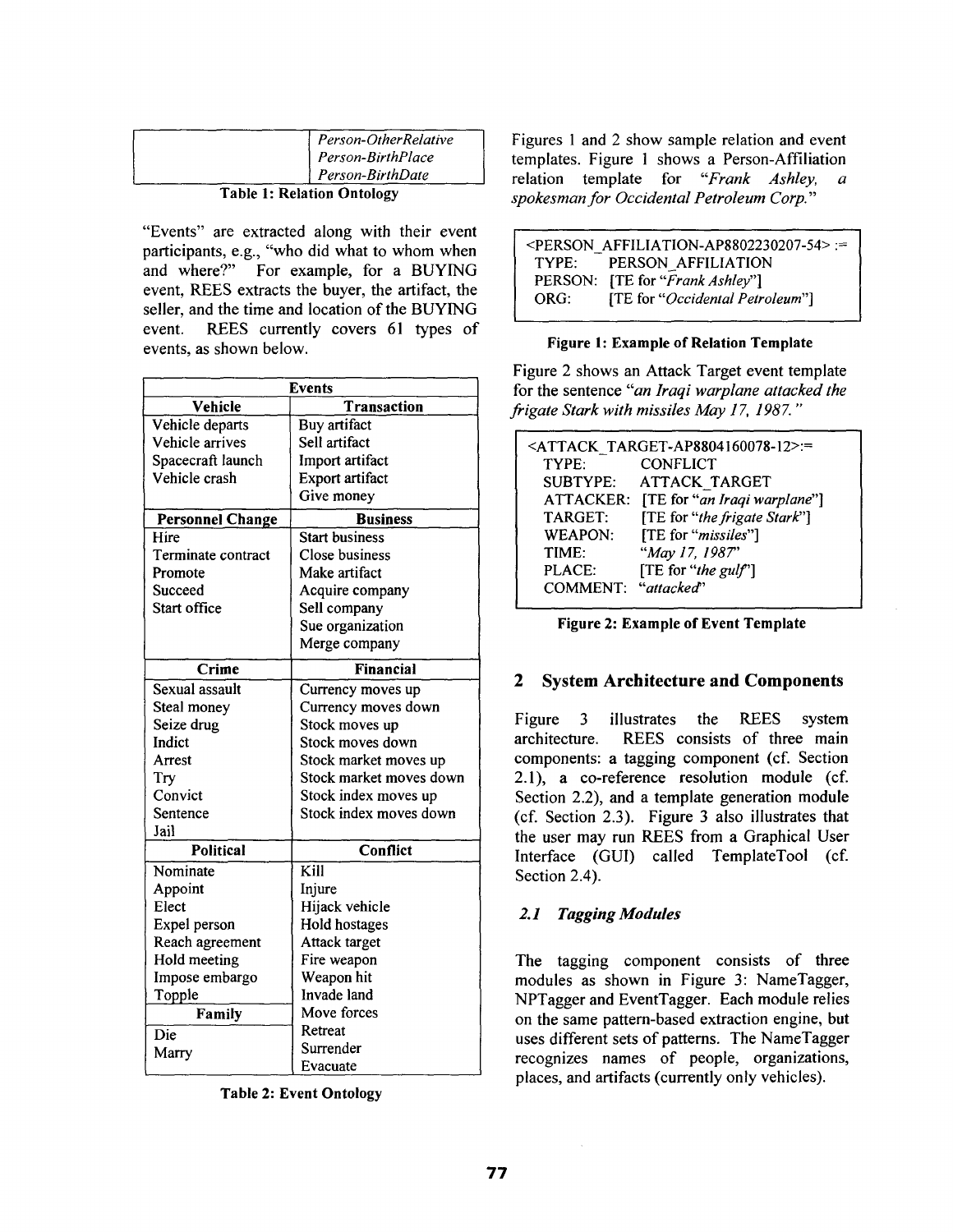

**Figure 3: The REES System Architecture** 

The NPTagger then takes the XML-tagged output of the NameTagger through two phases. First, it recognizes non-recursive Base Noun Phrase (BNP) (our specifications for BNP resemble those in Ramshaw and Marcus 1995). Second, it recognizes complex NPs for only the four main semantic types of NPs, i.e., Person, Organization, Location, and Artifact (vehicle, drug and weapon). It makes postmodifier attachment decisions only for those NPs that are crucial to the extraction at hand. During this second phase, relations which can be recognized locally (e.g., Age, Affiliation, Maker) are also recognized and stored using the XML attributes for the NPs. For instance, the XML tag for *"President of XYZ Corp."*  below holds an AFFILIATION attribute with the ID for "XYZ *Corp."* 

<PNP ID="03" *AFFILIATION="O4">President of*  <ENTITY ID="04">XYZ *Corp.</ENTITY>*   $<$ /PNP>

Building upon the XML output of the NPTagger, the EventTagger recognizes events applying its lexicon-driven,

syntactically-based generic patterns. These patterns tag events in the presence of at least one of the arguments specified in the lexical entry for a predicate. Subsequent pattems try to find additional arguments as well as place and time adjunct information for the tagged event. As an example of the EventTagger's generic patterns, consider the simplified pattern below. This pattem matches on an event-denoting verb that requires a direct object of type weapon (e.g., *"fire a gun")* 

(& {AND \$VP {ARG2\_SYN=DO} {ARG2\_SEM=WEAPON } }  ${AND}$  \$ARTIFACT  ${SUBTYPE=WEAPON}}$ 

The important aspect of REES is its declarative, lexicon-driven approach. This approach requires a lexicon entry for each event-denoting word, which is generally a

 $1 \&=$  concatenation, AND=Boolean operator, \$VP and SARTIFACT are macro references for complex phrases.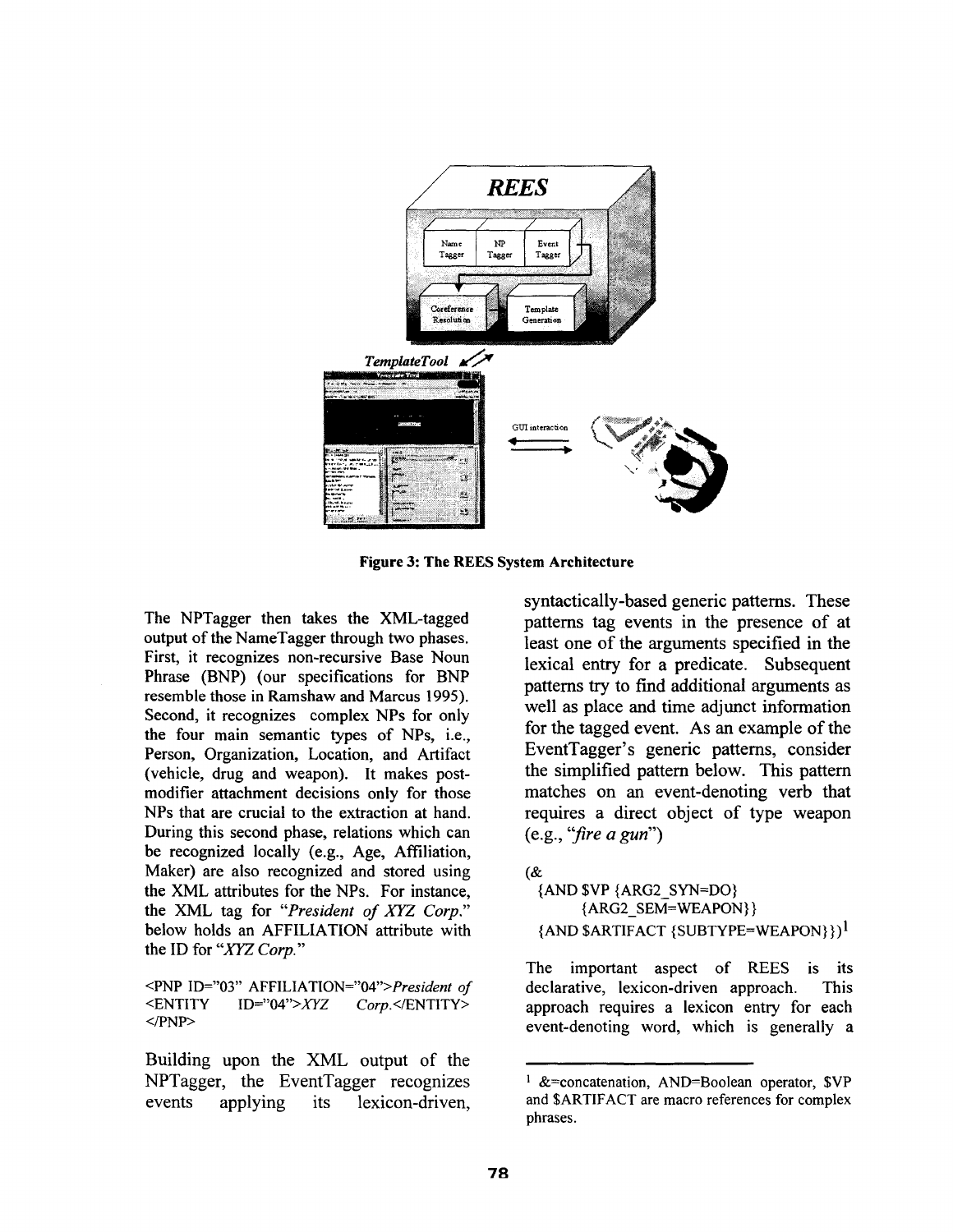verb. The lexicon entry specifies the syntactic and semantic restrictions on the verb's arguments. For instance, the following lexicon entry is for the verb *"attack."* It indicates that the verb *"attack"* belongs to the CONFLICT ontology and to the ATTACK\_TARGET type. The first argument for the verb *"attack"* is semantically an organization, location, person, or artifact (ARGI\_SEM), and syntactically a subject (ARG1 SYN). The second argument is semantically an organization, location, person or artifact, and syntactically a direct object. The third argument is semantically a weapon and syntactically a prepositional phrase introduced by the preposition *"with".* 

```
ATTACK { { { CATEGORY VERB}
{ONTOLOGY CONFLICT} 
{TYPE ATTACK_TARGET} 
{ARGI_SEM {ORGANIZATION LOCATION 
            PERSON ARTIFACT} } 
{ARGI_SYN {SUBJECT} } 
{ARG2_SEM {ORGANIZATION LOCATION 
            PERSON ARTIFACT} } 
{ARG2_SYN {DO} } 
{ARG3_SEM{WEAPON} } 
{ARG3_SYN {WITH} } } }
```
About 50 generic event extraction patterns, supported by lexical information as shown above, allow extraction of events and their arguments in cases like:

### *An lraqi warplane attacked the frigate Stark with missiles May 17, 1987.*

This generic, lexicon-driven event extraction approach makes REES easily portable because new types of events can be extracted by just adding new verb entries to the lexicon. No new patterns are required. Moreover, this approach allows for easy customization capability: a person with no knowledge of the pattern language would be able to configure the system to extract new events.

While the tagging component is similar to other pattern-based IE systems (e.g., Appelt *et al.* 1995; Aone *et al.* 1998, Yangarber and Grishman 1998), our EventTagger is more portable through a lexicon-driven approach.

### *2.2 Co-reference Resolution*

After the tagging phase, REES sends the XML output through a rule-based co-reference resolution module that resolves:

- definite noun phrases of Organization, Person, and Location types, and
- singular person pronouns: *he* and *she.*

Only "high-precision" rules are currently applied to selected types of anaphora. That is, we resolve only those cases of anaphora whose antecedents the module can identify with high confidence. For example, the pronoun rules look for the antecedents only within 3 sentences, and the definite NP rules rely heavily on the head noun matches. Our highprecision approach results from our observation that unless the module is very accurate (above 80% precision), the coreference module can hurt the overall extraction results by over-merging templates.

### *2.3 Template Generation Module*

A typical template generation module is a hard-coded post-processing module which has to be written for each type of template. By contrast, our Template Generation module is unique as it uses declarative rules to generate and merge templates automatically so as to achieve portability.

### *2.3.1 Declarative Template Generation*

REES outputs the extracted information in the form of either MUC-style templates, as illustrated in Figure 1 and 2, or XML. A crucial part of a portable, scalable system is to be able to output different types of relations and events without changing the template generation code. REES maps XML-tagged output of the co-reference module to templates using declarative template definitions, which specifies the template label (e.g., ATTACK\_TARGET), XML attribute names (e.g., ARGUMENT l), corresponding template slot names (e.g., ATTACKER), and the type restrictions on slot values (e.g., string).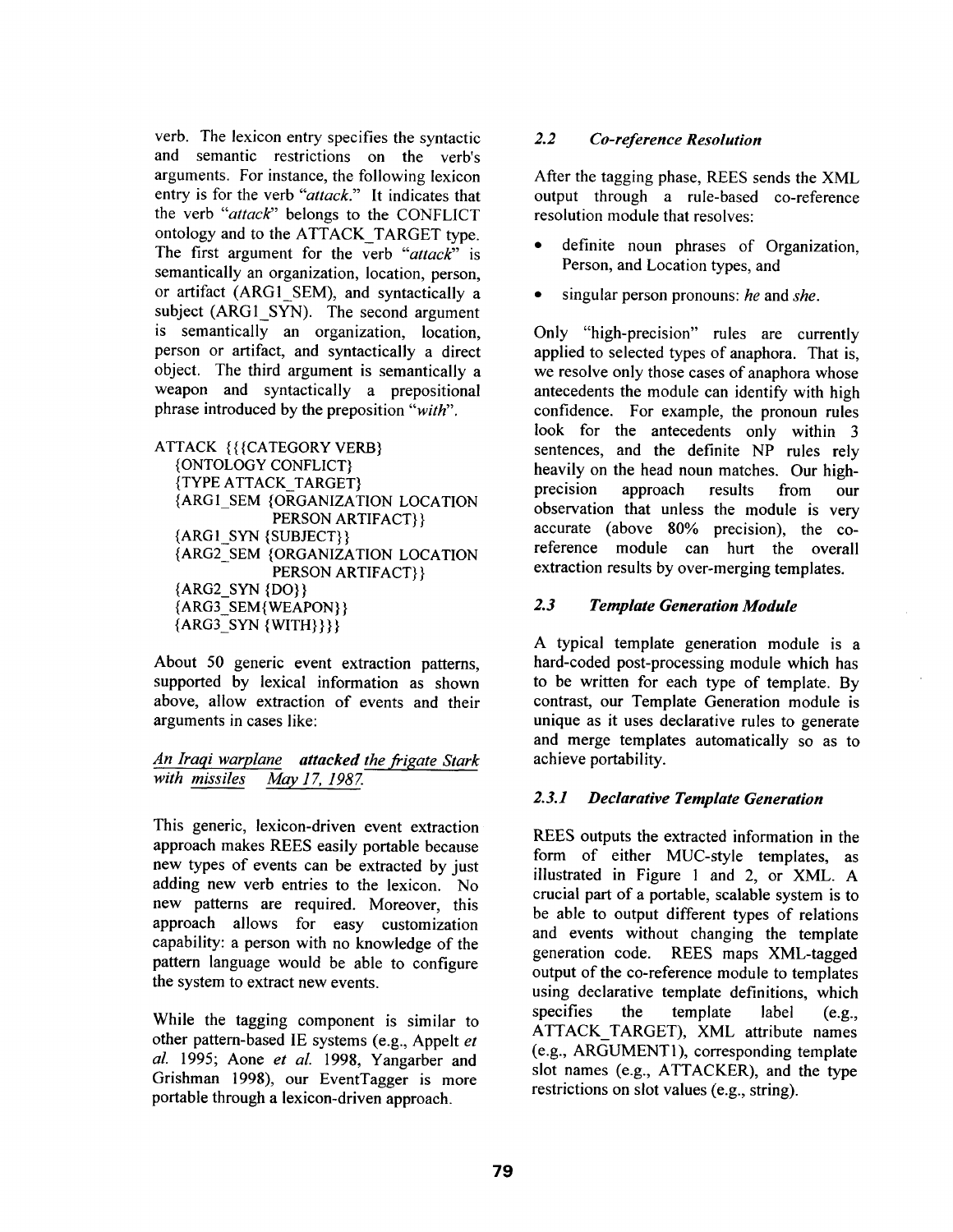#### *2.3.2 Event Merging*

One of the challenges of event extraction is to be able to recognize and merge those event descriptions which refer to the same event. The Template Generation module uses a set of declarative, customizable rules to merge coreferring events into a single event. Often, the rules reflect pragmatic knowledge of the world. For example, consider the rule below for the DYING event type. This rule establishes that if two *die* events have the same subject, then they refer to the same event (i.e., a person cannot die more than once).

{merge

#### {EVENT 1 {AND {SUBTYPE DIE} {PERSON \$foo}}

#### {EVENT 2 {AND {SUBTYPE DIE} {PERSON \$foo}}}

#### *2.4 Graphical User Interface (GUI)*

For some applications such as database population, the user may want to validate the system output. REES is provided with a Javabased Graphical User Interface that allows the user to run REES and display, delete, or modify the system output. As illustrated in Figure 4, the tool displays the templates on the bottom half of the screen, and the user can choose which template to display. The top half of the screen displays the input document with extracted phrases in different colors. The user can select any slot value, and the tool will highlight the portion of the input text responsible for the slot value. This feature is very useful in efficiently verifying system output. Once the system's output has been verified, the resulting templates can be saved and used to populate a database.

#### **3 System Evaluation**

The table below shows the system's recall, precision, and F-Measure scores for the training set (200 texts) and the blind set (208 texts) from about a dozen news sources. Each set contains at least 3 examples of each type of relations and events. As we mentioned earlier, "relations" includes MUC-style TEs and TRs.

| <b>Text</b><br><b>Set</b> | Task              | <b>Templates</b><br>in keys | R  | P  | $F-M$ |
|---------------------------|-------------------|-----------------------------|----|----|-------|
|                           | Rel.              | 9955                        | 76 | 74 | 75.35 |
| Train                     | Events            | $\overline{2525}$           | 57 | 74 | 64.57 |
|                           | ReI. &c<br>Events | 10707                       | 74 | 74 | 73.95 |
|                           | Rel.              | 8938                        | 74 | 74 | 73.74 |
| <b>Blind</b>              | Events            | 2020                        | 42 | 75 | 53.75 |
|                           | Rel. &<br>Events  | 9526                        | 69 | 74 | 71.39 |

#### **Table 3: Evaluation Results**

The blind set F-Measure for 31 types of relations (73.95%) exceeded our initial goal of 70%. While the blind set F-Measure for 61 types of events was 53.75%, it is significant to note that 26 types of events achieved an F-Measure over 70%, and 37 types over 60% (cf. Table 4). For reference, though not exactly comparable, the best-performing MUC-7 system achieved 87% in TE, 76% in TR, and 51% in event extraction.

| F-M in     | <b>Event types</b>                    |  |
|------------|---------------------------------------|--|
| blind set  |                                       |  |
| $90 - 100$ | 2 : Buy artifact. Marry               |  |
| 80-89      | 9 : Succeed, Merge company, Kill,     |  |
|            | Surrender, Arrest, Convict, Sentence, |  |
|            | Nominate, Expel.                      |  |
| $70 - 79$  | 15 : Die, Sell artifact, Export       |  |
|            | Artifact, Hire, Start office, Make    |  |
|            | artifact, Acquire company, Sue        |  |
|            | organization, Stock Index moves       |  |
|            | down, Steal money, Indict, Jail,      |  |
|            | Vehicle crash, Elect, Hold meeting.   |  |

**Table 4: Top-performing Event Types**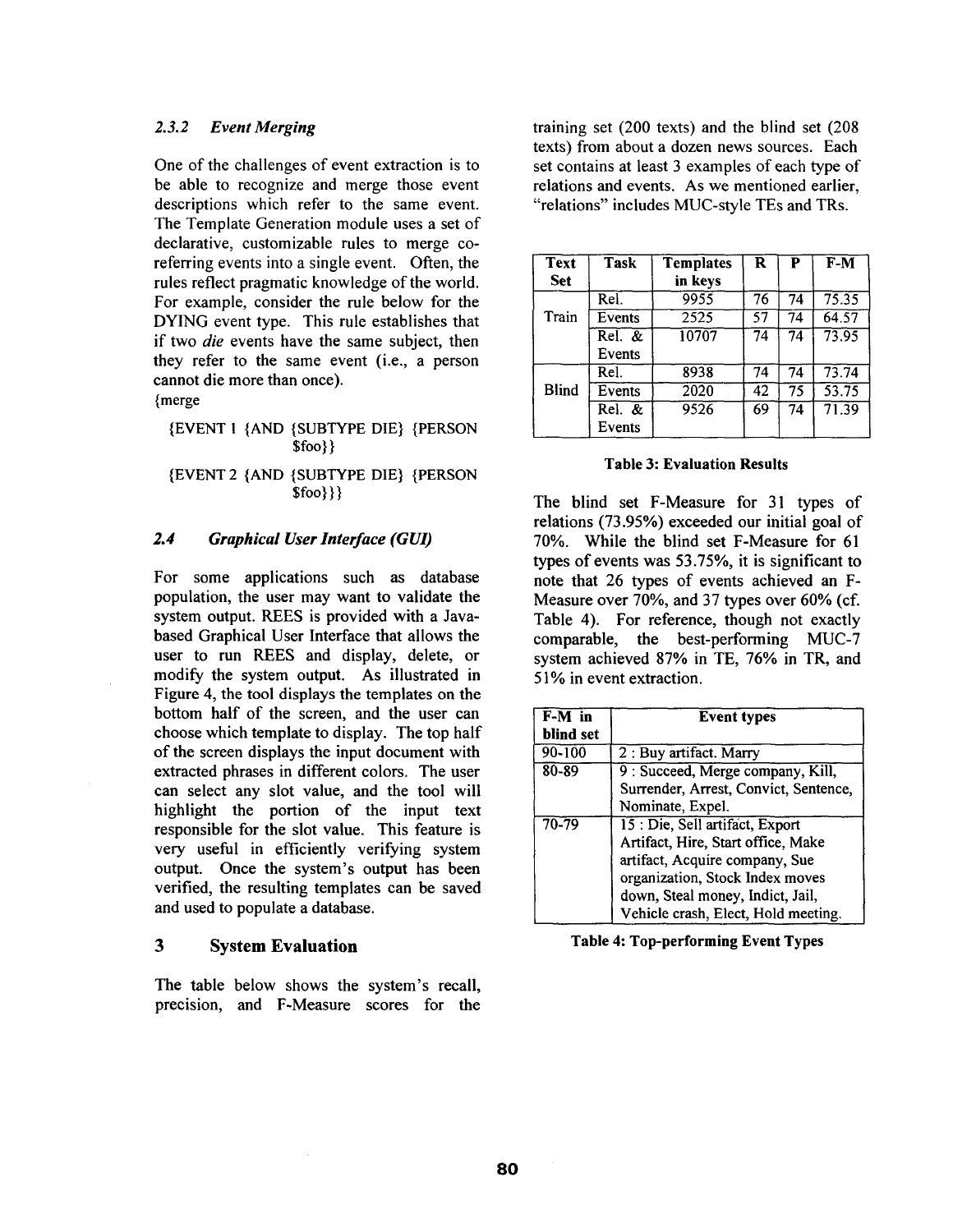|                                                                                                                                                                                                                                                                                                                                                                                                                                | <b>Template Tool</b>          |                  |
|--------------------------------------------------------------------------------------------------------------------------------------------------------------------------------------------------------------------------------------------------------------------------------------------------------------------------------------------------------------------------------------------------------------------------------|-------------------------------|------------------|
| Search Process Preferences Help<br>File<br>Config                                                                                                                                                                                                                                                                                                                                                                              |                               | <b>SRA</b>       |
| File: AP8802710002 ALL                                                                                                                                                                                                                                                                                                                                                                                                         |                               | Config: ord.cfg  |
| Document Number, AP8802210002                                                                                                                                                                                                                                                                                                                                                                                                  |                               | Templates loaded |
| Iraufan-backed Hezbyllah astrandros shot<br>at Shiite pilitiaman saur hind a southanousen village for a<br>Indianument U. 3. Marthews Sunday and declared support for the<br>sisduction.<br>The members of Sustice Minister Wabin Berti a mainstream Shiite<br>Anni malitas firsd back with cocket-propelled grenades during the<br>half-hour clash in the el-Tineh but no injuries were reported, a<br>polson reskammen said. |                               |                  |
| Hemixolian gunners later pounded Israel's saif-designated                                                                                                                                                                                                                                                                                                                                                                      |                               |                  |
|                                                                                                                                                                                                                                                                                                                                                                                                                                | NAME:<br>Nabih Berri<br>Berri | <b>AND</b>       |
|                                                                                                                                                                                                                                                                                                                                                                                                                                | <b>TYPE:</b>                  |                  |
|                                                                                                                                                                                                                                                                                                                                                                                                                                | PERSON                        | e.               |
|                                                                                                                                                                                                                                                                                                                                                                                                                                | <b><i>SUBTYPE</i></b>         |                  |
|                                                                                                                                                                                                                                                                                                                                                                                                                                | PER CIV                       |                  |
|                                                                                                                                                                                                                                                                                                                                                                                                                                | <b>DESCRIPTOR:</b>            |                  |
| PERSON (56)<br>RIMA SALAMEH<br>Iranian-backed Hezbollah extremists<br>Shilte militiamen searching a southe<br>a kidnapped U.S. Marine<br>his abductors<br>The members of Justice Minister Na<br>Nabih Berri<br>a police spokesman<br>Hezbollah gunners<br>the spokesman<br>Four civilians<br>A Hezbollah leader<br>William R. Higgins<br>the strugglers                                                                        | Justice Minister              |                  |

**Figure 4: TemplateTool** 

Regarding relation extraction, the difference in the score between the training and blind sets was very small. In fact, the total F-Measure on the blind set is less than 2 points lower than that of the training set. It is also interesting to note that for 8 of the 12 relation types where the F-Measure dropped more than 10 points, the training set includes less than 20 instances. In other words, there seems to be a natural correlation between low number of instances in the training set and low performance in the blind set.

There was a significant drop between the training and blind sets in event extraction: 11 points. We believe that the main reason is that the total number of events in the training set is fairly low: 801 instances of 61 types of events (an average of 13/event), where 35 of the event types had fewer than 10 instances. In fact, 9 out of the 14 event types which scored lower than 40% F-Measure had fewer than I0 examples. In comparison, there were 34,000 instances of 39 types of relations in the training set.

The contribution of the co-reference module is illustrated in the table below. Co-reference resolution consistently improves F-Measures both in training and blind sets. Its impact is larger in relation than event extraction.

| <b>Text set</b> | <b>Task</b>           | $Co-$<br>reference<br>rules | No co-<br>reference<br>rules |
|-----------------|-----------------------|-----------------------------|------------------------------|
|                 | Relations             | 75.35                       | 72.54                        |
| Training        | Events                | 64.57                       | 63.62                        |
|                 | Relations<br>& Events | 73.95                       | 71.34                        |
|                 | <b>Relations</b>      | 73.74                       | 72.03                        |
| <b>Blind</b>    | Events                | 53.75                       | 53.22                        |
|                 | Relations<br>& Events | 71.39                       | 69.86                        |

**Table 5: Comparative results with and without co-reference rules** 

In the next two sections, we analyze both false positives and false negatives.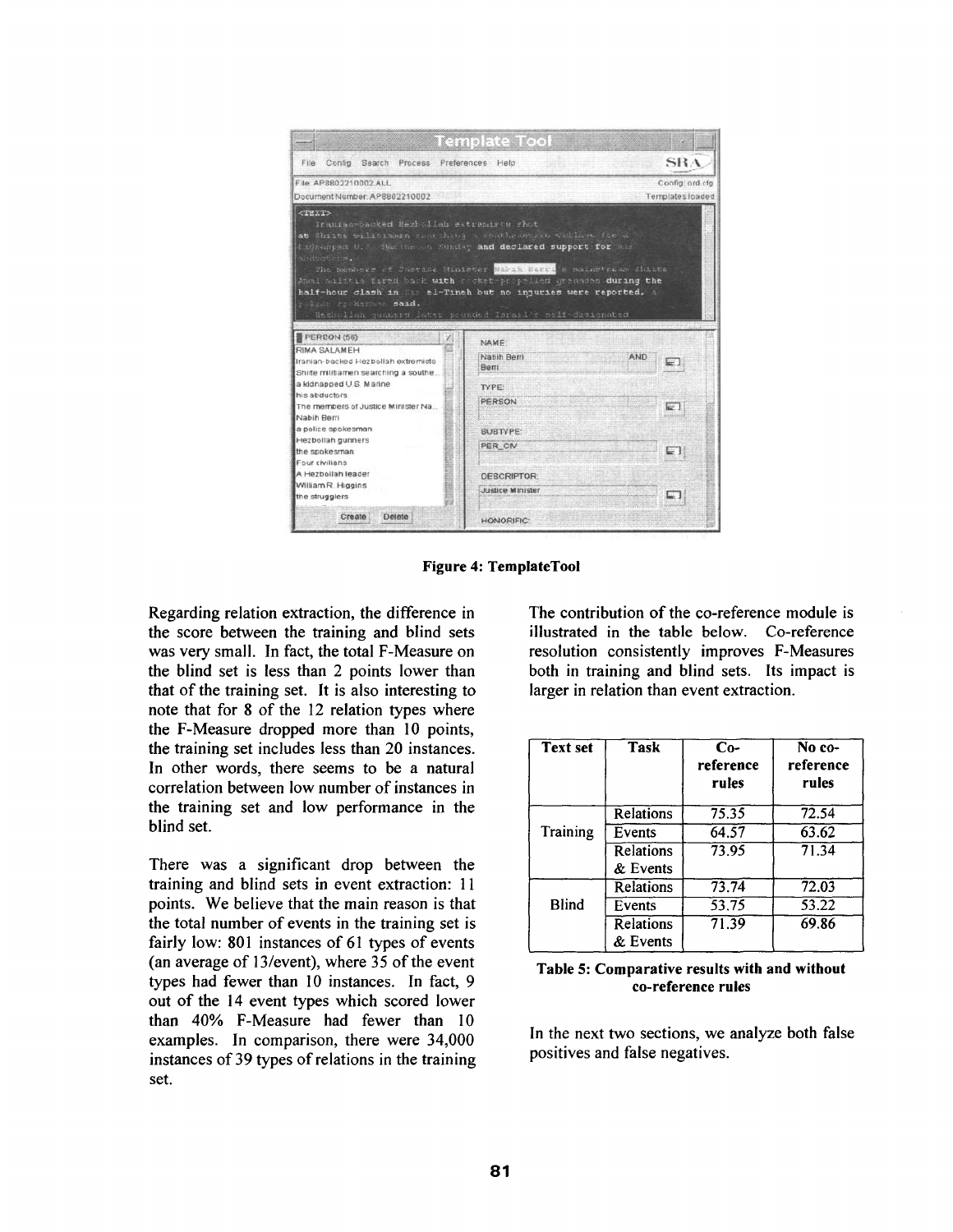#### *3.1 False Positives (or Precision Errors)*

REES produced precision errors in the following cases:

• Most of the errors were due to overgeneration of templates. These are mostly cases of co-referring noun phrases that the system failed to resolve. For example: *"Panama ... the nation ... this country.., his country"* 

Rules for the co-reference module are still under development, and at present REES handles only limited types of plural noun phrase anaphora.

 $\blacksquare$ Spurious events resulted from verbs in conditional constructions (e.g., "if ... then...") or from ambiguous predicates. For instance, "appoint" as a POLITICAL event vs. a PERSONNEL CHANGE event.

The subject of a verb was misidentified. This is particularly frequent in reduced relative clauses.

*Kabul radio said the latest deaths brought to 38 the number of people killed in the three car bomb explosions,* 

(Wrong subject: *"the number of people"* as the KILLER instead of the victim)

### *3.2 False Negatives (or Recall Errors)*

Below, we list the most frequent recall errors in the training set.

Some event arguments are mentioned with event nouns instead of event verbs. The current system does not handle noun-based event extraction.

*India's acquisition last month of the nuclear submarine from the Soviet Union...* 

*(SELLER="Soviet Union"* and *TIME="last month'"* come with the nounbased event *"acquisition.")* 

• Pronouns *"it"* and *"they,"* which carry little semantic information, are currently not resolved by the co-reference module. *It also has bought three late-1970s vintage ICilo class Soviet submarines and two West German HDW 209 subs* 

(Missed *BUYER=India* because of unresolved *it.)* 

• Verb arguments are a conjunction of noun phrases. The current system does not handle coordination of verb arguments. *Hezbollah killed 21 lsraelis and 43 of* 

*Lahad's soldiers* 

(The system gets only the first object: *21 Israelis. )* 

• Ellipsis cases. The current system does not handle ellipsis. *The two were sentenced to five-year prison terms with hard labor by the state security* 

*court...*  (Missed PERSON\_SENTENCED fill because of unresolved *the two.)* 

The subject of the event is relatively far from the event-denoting verb:

*Vladislav Listyev, 38, who brought television interview shows in the style of Phil Donahue or Larry King to Russian viewers and pioneered hard-hitting television journalism in the 1980s, was shot in the heart by unknown assailants and died immediately...* 

(The system missed subject *Vladislav Listyev* for attack event *shot)* 

Missed ORG LOCATION relations for locations that are part of the organization's name.

*Larnaca General Hospital*  (Missed ORG\_LOCATION TR for this and *Larnaca. )* 

We asked a person who is not involved in the development of REES to review the event extraction output for the blind set. This person reported that:

- In 35% of the cases where the REES system completely missed an event, it was because the lexicon was missing the predicate. REES's event predicate lexicon is rather small at present (a total of 140 verbs for 61 event types) and is mostly based on the examples found in the training set,
- In 30% of the cases, the subject or object was elliptical. The system does not currently handle ellipsis.